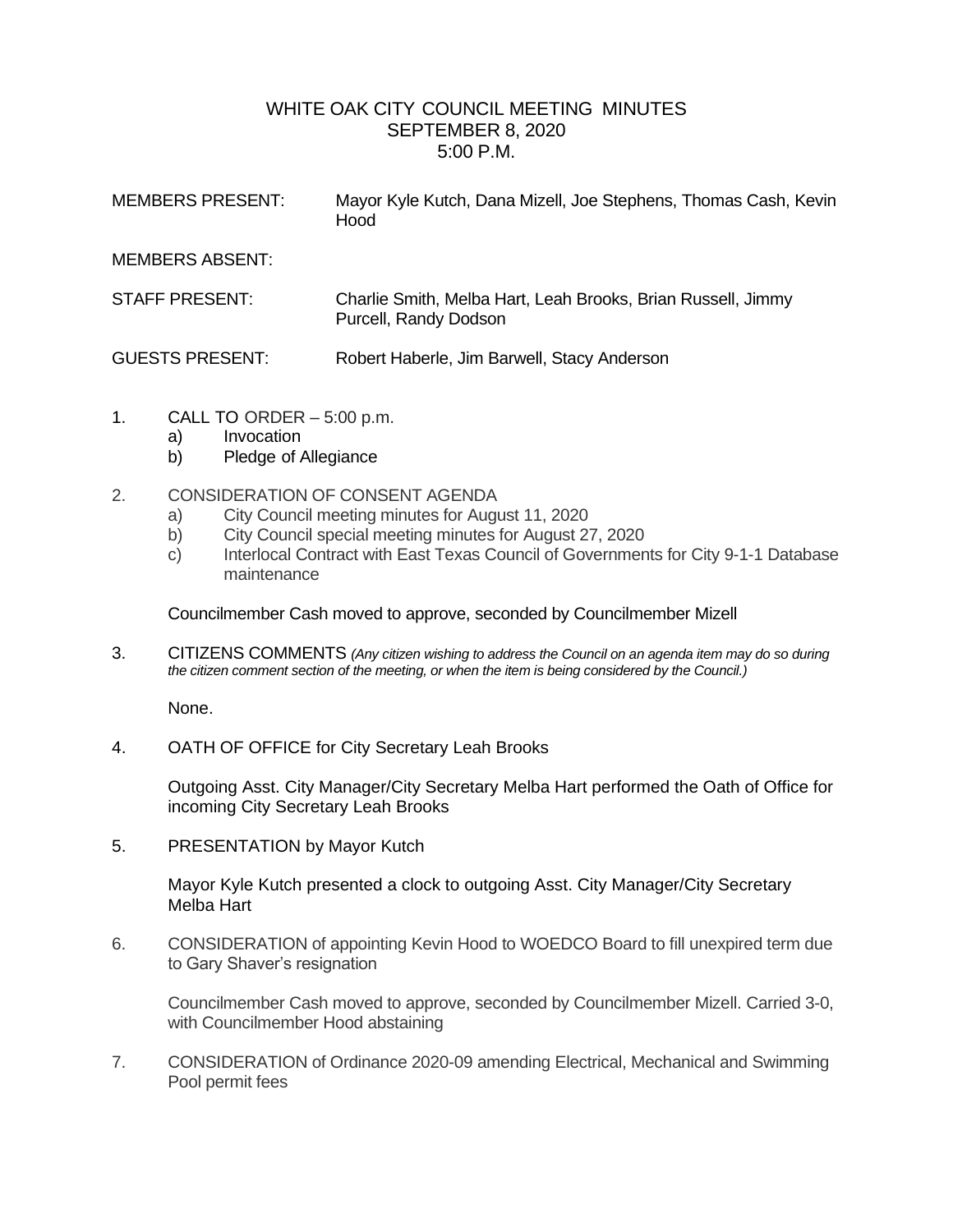City Coordinator Charlie Smith explains changes to permit fees to include generator installation, update swimming pool permit fees and update the mechanical permit fees

Councilmember Stephens moved to approve, seconded by Mayor Pro-tem Hood. Carried 4-0

8. CONSIDERATION of Resolution 2020-13 authorizing WOEDCO to enter into an economic development performance agreement with Tracey and Stephanie Fears dba Fears **Investments** 

City Coordinator Smith explains WOEDCO offered Fears Investments a \$2,500 grant for their property facing White Oak Rd for signage improvements.

Councilmember Mizell moved to approved, seconded by Councilmember Stephens. Carried 4-0.

9. CONSIDERATION of Resolution 2020-14 approving the recommendation of the Selection Review Committee to award by resolution Traylor and Associates for administrative services for the City's 2021-2022 Texas Department of Agriculture TxCDBG application preparation and project administration, if awarded, and authorizing the Mayor to execute the contract upon receipt

City Coordinator Smith explains this \$300,000 grant would cover a large part of the expenses for resurfacing Old Highway 80 and hopefully the bridge. Smith explained the fees from Traylor and Associates can be taken out of the grant.

Councilmember Mizell moved to approve, seconded by Mayor Pro-tem Hood. Carried 4-0

10. CONSIDERATION of awarding bank depository contract

Assistant City Manager/City Secretary Hart explained every five years the City will submit RFP's for bank depositories. This year four were sent out and three returned. A committee was formed to review the bids and recommended the City remain with their current depository at VeraBank.

Councilmember Stephens moved to award the depository contract to Verabank, seconded by Councilmember Cash. Carried 3-0 with Councilmember Hood abstaining.

11. CONSIDERATION of Ordinance 2020-07 and Ordinance 2020-08 to approve amendments and adjustments to fiscal year 2020 budget

ACM/City Secretary Hart presented General Fund budget adjustments include increased revenues totaling \$35,800 as well as overall increased expenses of \$35,800. Hart also explained General Fund budget amendments including an unanticipated COVID-19 expenses of \$262,900 that will be submitted to the State for reimbursement as well as a grant in the amount of \$71,159 for coronavirus response expenses. Hart further explained the Utility Fund budget adjustment that reflects revenue shortfalls of \$60,000 and reduced expenditures of \$53,000. Amendments for Utility fund include water line improvements due to a main water line break and an approved water source study, resulting in increased expenses totaling \$141,411.

Councilmember Cash moved to approve, seconded by Mayor Pro-tem Hood. Carried 4-0.